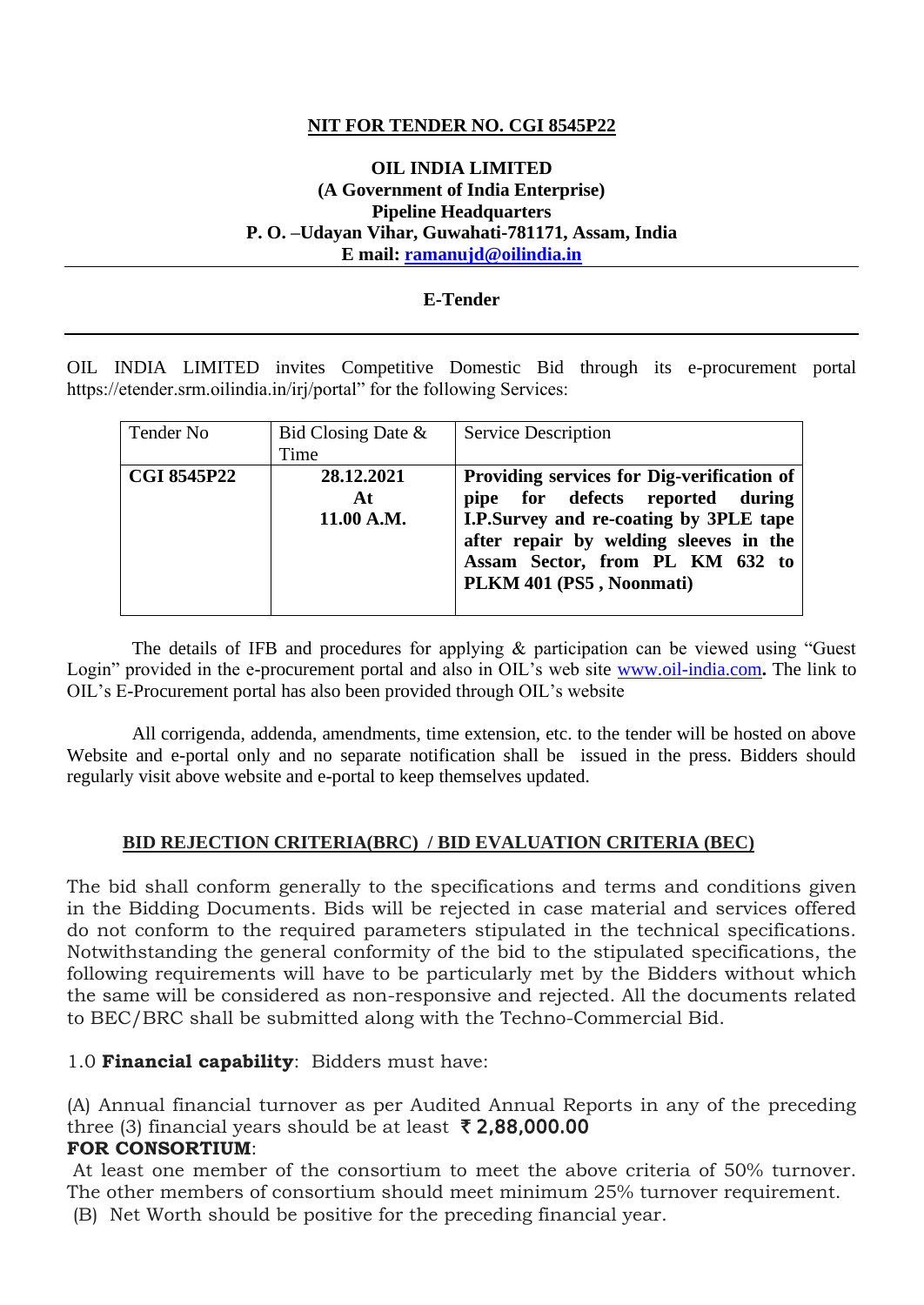(C) For proof of Annual Turnover & Net worth any one of the following document must be submitted along with the bid: -

i) A certificate issued by a practicing Chartered/Cost Accountant (with Membership Number and Firm Registration Number), certifying the Annual turnover & Net worth

OR

ii) Audited Balance Sheet along with Profit & Loss account.

**NOTE: -Considering the time required for preparation of Financial Statements, if the last date of preceding financial/ accounting year falls within the preceding six months reckoned from the original bid closing date and the Financial Statements of the preceding financial / accounting year are not available with the bidder, then the financial turnover of the previous three financial / accounting years excluding the preceding financial / accounting year will be considered. In such cases, the Net worth of the previous financial/ accounting year excluding the preceding financial/ accounting year will be considered. However, the bidder has to submit an affidavit/ undertaking certifying that the balance sheet/ Financial Statements for the financial year 2020-2021 (or as the case may be) has actually not been audited so far.(Not valid for bids opened after 30SEP2021)**

For proof of Annual Turnover & Net worth any one of the following document must be submitted along with the bid: -

i) A certificate issued by a practicing Chartered/Cost Accountant (with Membership Number and Firm Registration Number), certifying the Annual turnover & Net worth. *In addition to membership number & Firm Registration Number, UDIN is also to be specified in the certificate of Turnover & Net worth issued by the CA.*

OR

ii) Audited Balance Sheet along with Profit & Loss account.

(c) In case the bidder is a Central Govt. Organization/PSU/State Govt. Organization/Semi-State Govt. Organization or any other Central/State Govt. Undertaking, where the auditor is appointed only after the approval of Comptroller and Auditor General of India and the Central Government, their certificates may be accepted even though FRN (Firm Registration Number) is not available. However, bidder needs to provide documentary evidence for the same.

# 2.**0 Experience**: Bidders must have:

Experience of having successfully completed similar works in previous 7(seven) years to be reckoned from the original bid closing date should be the following :

### (i) *Experience of at least 1(one) similar work of value at least Rs 4,79,900.00*

### 2.1 *Similar works shall means " work Experience of construction / laying of API quality `Crosscountry' pipeline / Dig verification in IPS survey/Exposure Repair of hydrocarbon pipelines / refurbishment of 'coating and wrapping' by CTE or cold applied tapes conforming to applicable / relevant Codes, during last 7 (seven) years ending bid closing date.*

2.2 In case of tenders for Annual rate contracts / Maintenance and Service contracts, if the prospective bidder is executing rate / maintenance /service contract which is still running and the contract value / quantity executed prior to due date of bid submission is equal to or more than the minimum prescribed value in the BEC such experience will also be taken in to consideration provided that the bidder has submitted satisfactory work / supply / service execution certificate issued by end user.

2.3 A job executed by a bidder for its own organization / subsidiary cannot be considered as experience for the purpose of meeting BEC.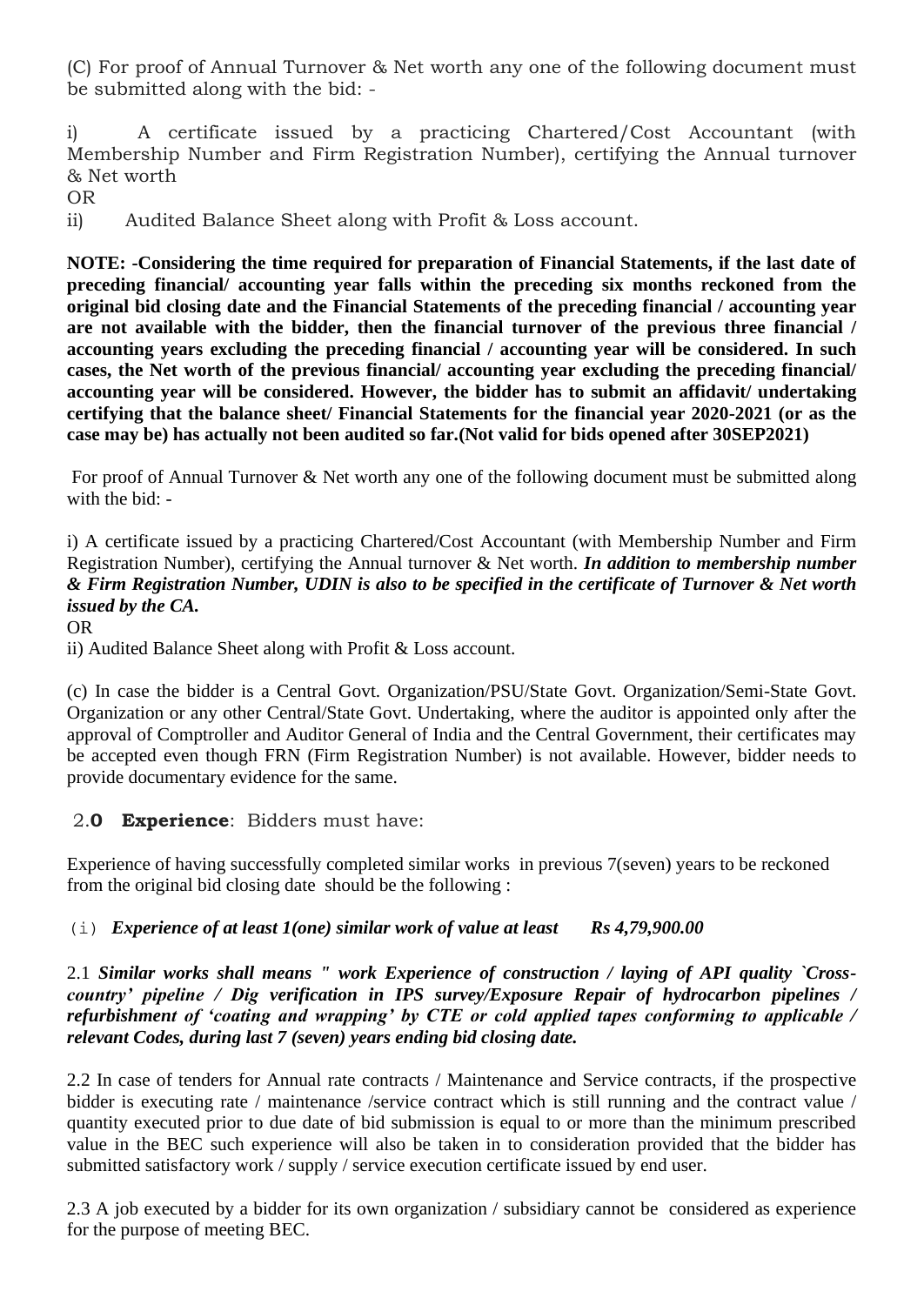2.4 Documentary proof must be furnished in support of the experience by way of purchase order / work order / contract document along with completion certificate from the organization to whom such services have been rendered.

- 3.0 Deviation to the following provision of the tender document shall make the bid liable for rejection:
- i. Firm price ii. EMD / Bid Bond iii. Scope of work iv. Specifications v. Price Schedule vi. Delivery / Completion Schedule vii. Period of Validity of Bid viii. Liquidated Damages ix. Performance Bank Guarantee / Security deposit x. Guarantee of material / work xi. Arbitration / Resolution of Dispute xii. Force Majeure xiii. Applicable Laws xiv. Integrity Pact, if applicable
- xv. Any other condition specifically mentioned in the tender documents elsewhere that non-compliance of the clause lead to rejection of the bid.

# 4. **COMMERCIAL**:

4.1. Bidder shall submit the offer under Single Stage single bid (Composite)system.

4.2. The Technical Bid should not have any price indication.

4.3. Bidder shall furnish Bid Security as referred in Relevant Section of the Bid document so as to reach the Company (i.e. OIL) before due date of closing. Any bid for which bid security is not received before due Date of Bid Closing will be rejected.

4.4 Validity of the bid shall be minimum 90 days. Bids with lesser validity will be rejected.

4.5. Any bid received in the form of Telex/Cable/Fax/E-mail/ Telephone call will not be accepted.

4.6 Bidders must quote clearly and strictly in accordance with the price schedule outlined in relevant section of Bidding Documents; otherwise the bid will be rejected.

4.7. Any bid containing false statement will be rejected.

4.8. The Bid Documents are not transferable. Bids made by parties who have not purchased the Bid Documents from the Company will be rejected.

4.9. Any Bid received by the Company after the deadline for submission of bids prescribed by the Company will be rejected.

4.10. Price quoted by the successful Bidder must be firm during the performance of the Contract and not subject to variation on any account. A bid submitted with an adjustable price will be treated as nonresponsive and rejected.

4.11 The following Clauses with all its sub-clauses should be agreed in toto, failing which the bid will be rejected. To this effect Bidder shall submit an undertaking along with the Technical Bid.

a) Performance Security Clause

- b) Force Majeure Clause
- c) Termination Clause
- d) Settlement of disputes Clause
- e) Liquidated Damages Clause.
- f) Acceptance of Jurisdiction and applicable law.
- g) Tax liabilities clause.
- h) Insurance clause.
- i) With holding clause.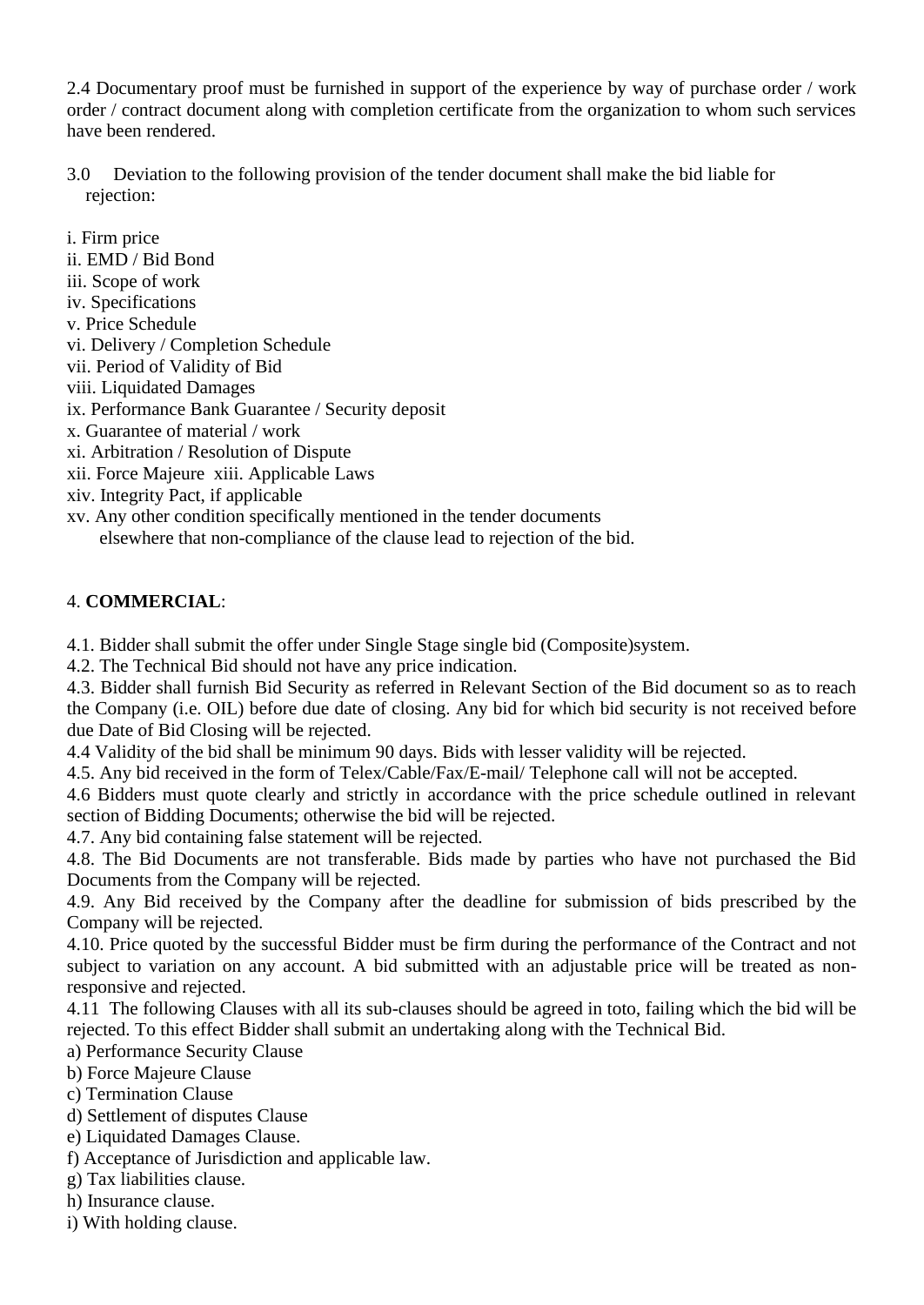j) Liability clause. k) Set off clause

# 5. **BID EVALUATION CRITERIA (BEC):**

5.1. The bids conforming to the technical specifications, terms and conditions stipulated in the bid documents and considered to be responsive after subjecting to the Bid Rejection Criteria will be considered for further evaluation as per the Bid Evaluation Criteria.

5.2. To ascertain the inter-se-ranking, the comparison of the responsive bids will be made on the basis of total cost of various works envisaged under the contract.

5.3. In case more than one bidder emerges as lowest bidder due to equal rate quoted by the bidder, then the lowest bidder will be decided by draw of lots. Company's decision in this regard is final and binding to all bidders

5.4. Any discount/rebates offered shall not be considered for evaluation of bids. However, if the lowest bidder happens to be the final acceptable bidder for award of contract and if they have offered any discount/rebate the contract shall be awarded after taking into consideration such discount/rebate after negotiation or otherwise.

5.5 Original Bid closing date will be considered for evaluation of BRC criteria even in case of any extension of the original Bid Closing Date.

### **6.0 OTHER INFORMATION /DOCUMENTS**:

Bidders must furnish the following information with relevant documents wherever necessary:

1. NAME OF FIRM

2. DETAIL POSTAL ADDRESS

- 3. TELEPHONE NO.
- 4. MOBILE NO.
- 5. E-MAIL
- 6. FAX NO.
- 7. CONTACT PERSON
- 8. CONTACT PERSON'S CONTACT NO.
- 9. TAX EXEMPTION CERTIFICATE NO. (Attested copy required)
- 10. PAN NO. (Attested copy required)
- 11. BANK ACCOUNT NO.
- 12. BANK ACCOUNT TYPE.
- 13. BANK NAME
- 14. BANK ADDRESS
- 15. P.F.CODE NO. (Attested copy required)

(Or a declaration by the applicant that provisions of Provident Fund Act is not applicable to them. In case the P.F. is required to be deposited later on, the same will be

deposited by the bidder (applicant).

- 16. VENDOR NO. (IF AVAILABLE)
- 17) Solvency Certificate from Bank
- 18) GSTN NO. (Attested copy required)
- 19) ESI Registration certificate.

(Or a declaration by the applicant that provisions of Provident Fund Act is not applicable to them. In case the P.F. is required to be deposited later on, the same will be deposited by the bidder (applicant).

**7.0**) The successful bidder /contractor shall undertake to indemnify the company against all claims which may arise under the under noted Acts during signing of the contract:

- a) The FACTORY Act 1948
- b) The Minimum Wages Act 1948
- c) The Workman's compensation Act 1923
- d) The payment of wages Act 1963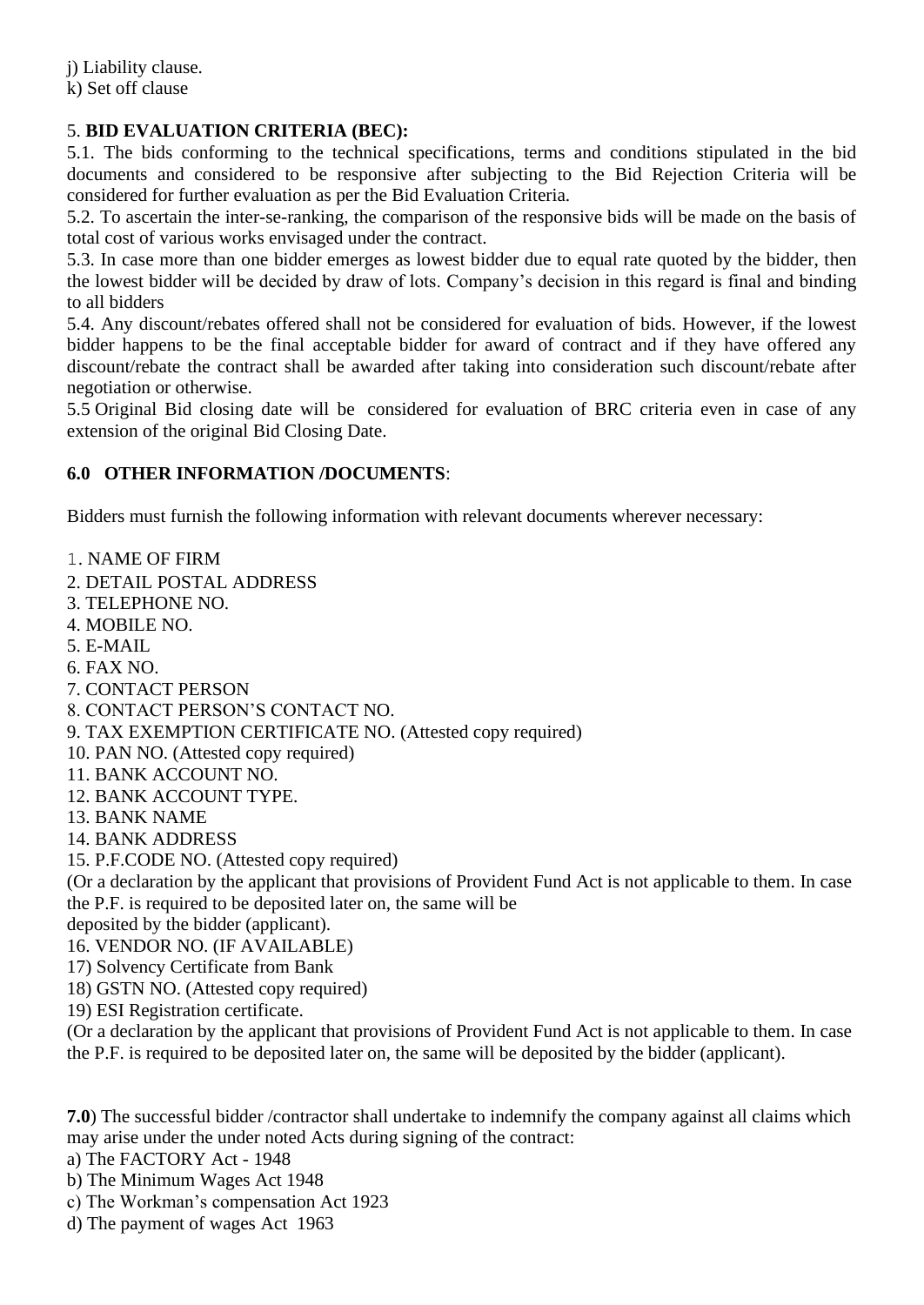e) The payment of Bonus Act 1965 f)The Contract Labour (Regulation and Abolition) Act 1970 and the rules framed thereunder. g) Employees Pension Scheme 1995. h)Interstate Migrant (regulation of Employment and Condition of Service) Act 1979 i)The Employees Provident Fund and Miscellaneous Provisions Act 1952 j) AGST Act/VAT k) GST Act l) THE OCCUPATIONAL SAFETY, HEALTH AND WORKING CONDITIONS CODE, 2020

Non Furnishing of the above information may be liable for rejection of the offer.

# **8.0 GENERAL**:

a) In case bidder takes exception to any clause of Tender Document not covered under BEC/BRC, then the Company has the discretion to load or reject the offer on account of such exception if the bidder does not withdraw/modify the deviation when/as advised by the Company. The loading so done by the Company will be final and binding on the Bidders. No deviation will however, be accepted in the clauses covered under BRC.

b) To ascertain the substantial responsiveness of the bid the Company reserves the right to ask the Bidder for clarification in respect of clauses covered under BRC also such clarification fulfilling the BRC clauses must be received on or before ten days from the date of clarification sought by the Company, failing which the bid will be summarily rejected.

c) In case of any of the clauses in the BRC contradict with other clauses of Bid Document elsewhere, then the clauses in the BRC shall prevail.

d) Any exceptions/deviations to the tender and applicable statutory duties and levies must be spelt out by bidder in their Techno-Commercial bid only.

e) The original copy of documents [furnished by bidders(s)] shall have to be produced by bidder(s) to OIL as and when asked for.

f) In case, if L-1 bidder happens to be more than one, contract will be awarded on the basis of draw of lots.